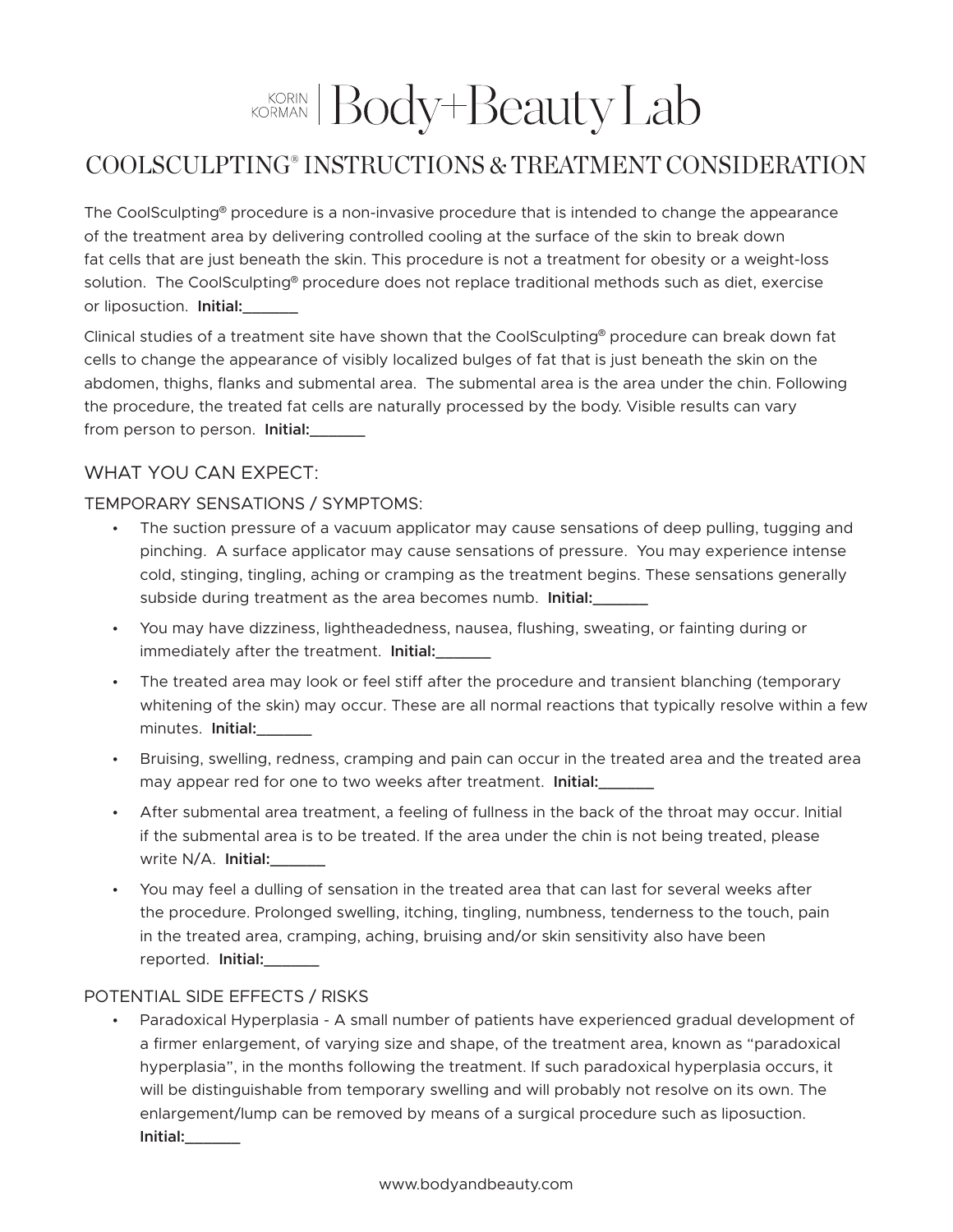- Treatment area demarcation A small number of patients have experienced excessive fat removal in the treatment area, resulting in an unwanted indentation. The indentation may be improved through corrective procedures. **Initial:\_\_\_\_\_\_**
- In rare cases, patients have reported the CoolSculpting<sup>®</sup> treatment area to have darker skin color, hardness, discrete nodules, frostbite (local injury due to cold), hernia or worsening of pre-existing hernia. Surgical intervention may be required to correct hernia formation. **Initial:\_\_\_\_\_\_**
- Patient experiences may vary. Some patients may experience a delayed onset of the previously mentioned symptoms. Contact your physician immediately if any unusual side effects occur or if symptoms worsen over time. **Initial:\_\_\_\_\_\_**
- I understand that these and other unknown side effects may also occur. **Initial:\_\_\_\_\_\_**

#### Results

- You may start to see changes in as early as three weeks after your CoolSculpting<sup>®</sup> procedure, and will experience the most dramatic results after one to three months. Your body will continue to naturally process the injured fat cells from your body for approximately four months after your procedure. **Initial:\_\_\_\_\_\_**
- Results vary from person to person. You may decide that additional treatments are necessary to achieve your desired outcome. Although highly unlikely, it is possible that you will not experience any noticeable result from the procedure. **Initial:\_\_\_\_\_\_**

#### Do you currently have or have had any of the following?

|           | Cryoglobulinemia (a condition in which an abnormal level of proteins thicken the blood in cold<br>temperatures), or paroxysmal cold hemoglobinuria or cold agglutinin disease (blood disorders in                                                                                                 |  |
|-----------|---------------------------------------------------------------------------------------------------------------------------------------------------------------------------------------------------------------------------------------------------------------------------------------------------|--|
| $\bullet$ | Known sensitivity to cold such as cold urticaria (hives triggered by cold), Raynaud's disease<br>(disorder in which cold leads to reduced blood flow in the fingers, which appear white, red,<br>or blue), pernio or Chilblains (itchy and/or tender red or purple bumps that occur as a reaction |  |
| $\bullet$ |                                                                                                                                                                                                                                                                                                   |  |
| $\bullet$ | Neuropathic (nerve) disorders such as post-herpetic neuralgia or diabetic neuropathy Yes / No                                                                                                                                                                                                     |  |
| $\bullet$ |                                                                                                                                                                                                                                                                                                   |  |
| $\bullet$ |                                                                                                                                                                                                                                                                                                   |  |
| $\bullet$ |                                                                                                                                                                                                                                                                                                   |  |
| $\bullet$ |                                                                                                                                                                                                                                                                                                   |  |
| $\bullet$ | A hernia or history of hernia in the area to be treated or adjacent to treatment site  Yes / No                                                                                                                                                                                                   |  |
| $\bullet$ |                                                                                                                                                                                                                                                                                                   |  |
| $\bullet$ |                                                                                                                                                                                                                                                                                                   |  |
| $\bullet$ |                                                                                                                                                                                                                                                                                                   |  |
|           |                                                                                                                                                                                                                                                                                                   |  |
|           | Any known sensitivity to isopropyl alcohol (rubbing alcohol) or propylene glycol  Yes / No                                                                                                                                                                                                        |  |